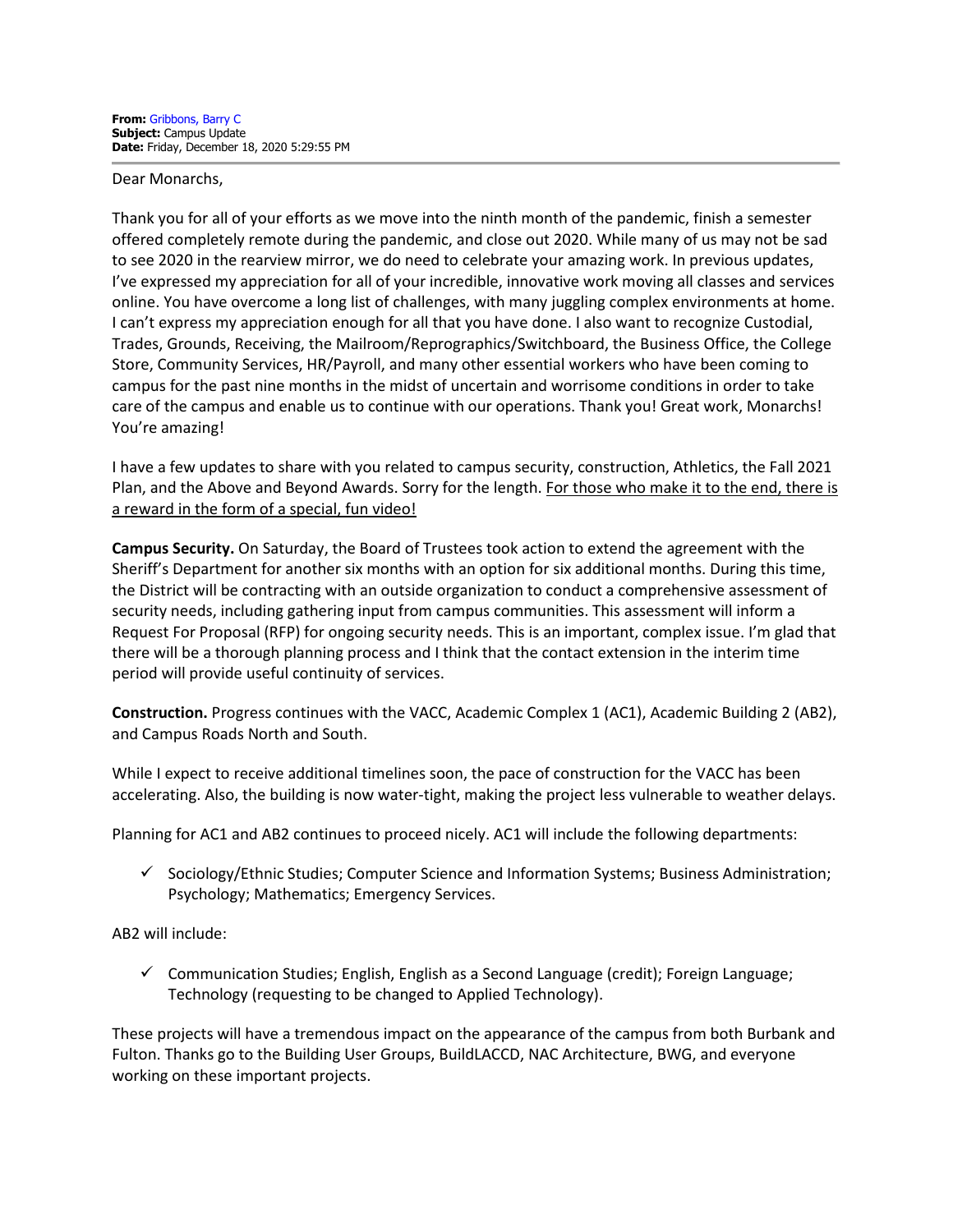We have a couple of improvements along Fulton. Most immediately, the sidewalk is being repaired in several locations that were significantly raised by tree roots. In one spot, it appeared to be uplifted by a foot or more. Sidewalk repair and tree replacement for these areas is well underway. In addition to this short-term project, planning for improvements on Campus Roads North and South is progressing nicely as well. This project will add some sustainability measures, including the ability to capture storm water, and recognizes tree replacement plans indicated in our Urban Forest Master Plan.

The following are some links to draft plans, including maps and draft images and the buildings:

- [College Road Urban Forest plan](https://lavc.edu/presidentsoffice/library/docs/Construction-Resources/2020-1214_LAVC-College-Road-CSM-Mtg-12-16-20.pdf)
- [LAVC Facility Master Plan Update](https://lavc.edu/presidentsoffice/library/docs/Construction-Resources/01222020-FMPOC-LAVC-Master-Plan-Update-Presentatio.ppt)
- [Academic Building #2 \(AB2\) at Los Angeles Valley College](https://lavc.edu/presidentsoffice/library/docs/Construction-Resources/11182020_LAVC-AB2-Project-SD-presentation.pdf)
- [AC1 Preliminary Design Concept](https://lavc.edu/presidentsoffice/library/docs/Construction-Resources/Pages-from-AC1_PPC_Full-Final-10-05-20-4.pdf)

Lastly, door lock replacement is underway, installing locks that allow doors to be easily locked from inside. These locks are being rekeyed to the original keys after being installed. Any impacts related to using old keys should be limited only to a couple of days.

**Athletics.** Plans for competition were worked on for several months. There were efforts to move competition for Fall sports to the Spring when it was hoped that the incidences of COVID-19 would subside. However, we currently are seeing an exponential increase in the number of COVID-19 cases in the County. Given this increase, all nine LACCD colleges decided that we needed to cancel competition for the Fall sports. No decision has yet been made for Spring sports. I expect that a decision will be made in February when we have more information. The safety of our campus community will be paramount in making decisions about competition. We also are working on plans for bringing student athletes back for conditioning. While we cannot do so at this time, the plans hopefully will help us to safely bring back student athletes for in-person conditioning when it's safe to do so.

**Fall 2021 Plans.** While CSU and some others have announced that they will be offering classes in person in Fall 2021, we are waiting to make decisions when we have more information about the LACDPH expected recovery stage, vaccinations, and herd immunity. While I remain optimistic about our status in Fall 2021, it is too early to accurately predict. Many people are beginning to develop two sets of plans, one for a recovery phase similar to the current one, and another plan that is more similar to prepandemic conditions. This is even more complex as we incorporate innovations from the last nine months in our planning that will have positive enduring effects. I have to say how much I'm looking forward to celebrating your return to the campus with our students. Hopefully it will be before I name a volleyball "Wilson."  $\odot$ 

**Above and Beyond Awards.** Last Friday, we celebrated many of our dedicated faculty and staff celebrating milestone service award years. We also recognized our faculty members earning tenure and our faculty and staff that will be retiring in just a few short days. We also announced the Above and Beyond Award winners. More than one person nominated every Monarch this year, honoring the incredible work that was done. Keeping with tradition, we the following amazing faculty and staff were selected for the respective categories: